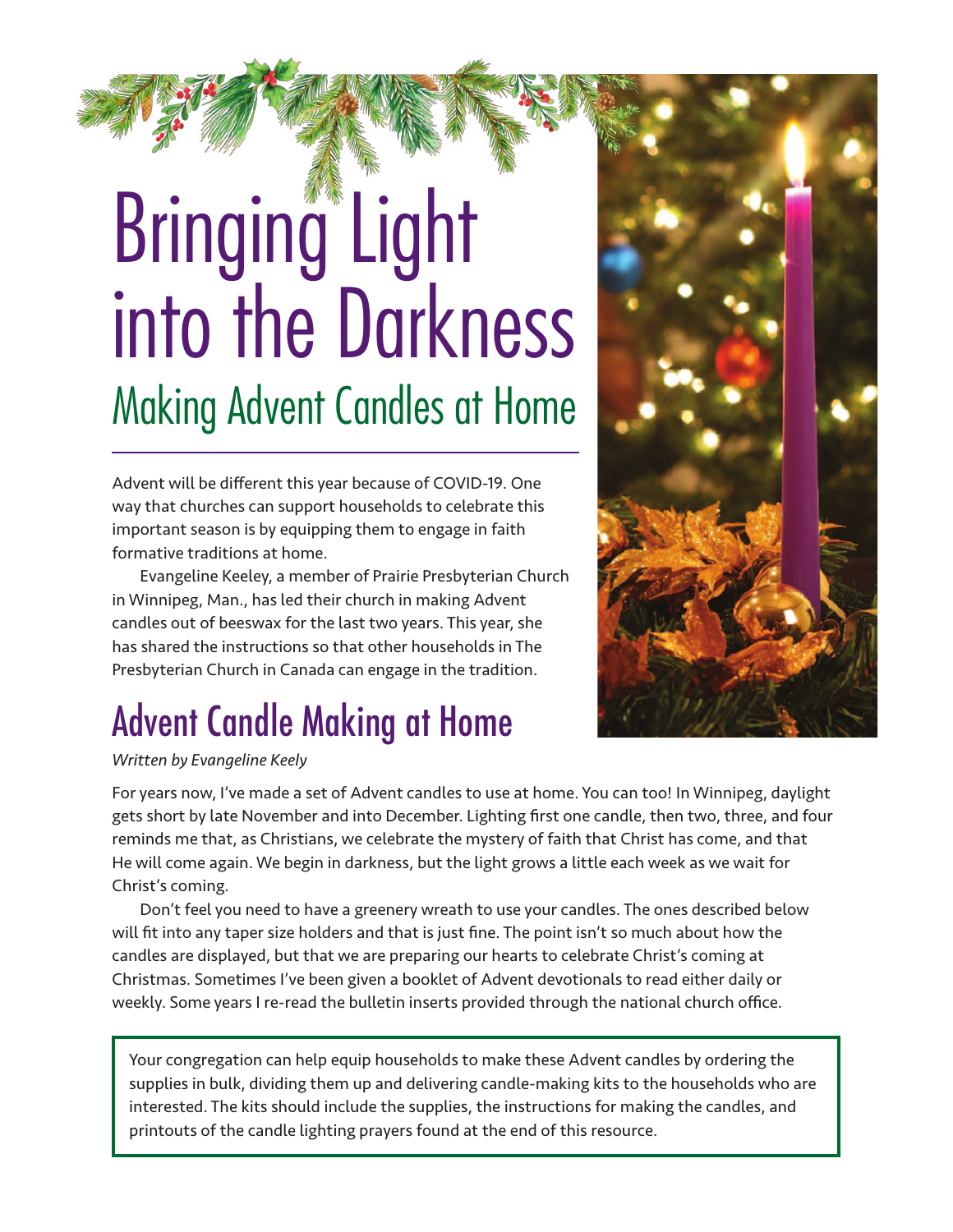# To Make Your Advent Candles

For each set of Advent candles, you will need:

- 3 sheets of purple or mauve, and 1 sheet of pink beeswax honeycomb craft sheets 20.25cm x 40.5cm or 8" x 16" (size may vary slightly). A quick online search for "beeswax honeycomb sheets" shows several suppliers across Canada with a variety of prices per sheet.
- 1.1m (40") of #2 wick Cotton wick comes in different thicknesses for different sized candles. The best thickness for this project is #2 wick.



- A knife to cut the wax
- A blow dryer is very helpful, but not absolutely essential.



#### STEP 1

Cut a strip 1.25cm x 21.5cm (1/2" x 8 1/2") from one of the long edges. This is done so the base of the candle will fit into a taper holder, but the top will be thicker. The candles will burn better and longer when made this way. This is especially helpful if you're going to light them each week of Advent for an hour or so as you might in a worship setting.

STEP 2

Cut four pieces of wick each 25cm (10") in length.

**NOTE:** If you're planning this as a larger group activity, steps 1 and 2 should be done to prepare the supplies ahead of time.



### STEP 3

Warm the wax with a blow dryer on low. Keep the dryer moving, back and forth, over the wax for about 10–15 seconds. You *can* skip this step but rolling the wax is much easier if you warm it first. As well, a warm wax sheet is less likely to break.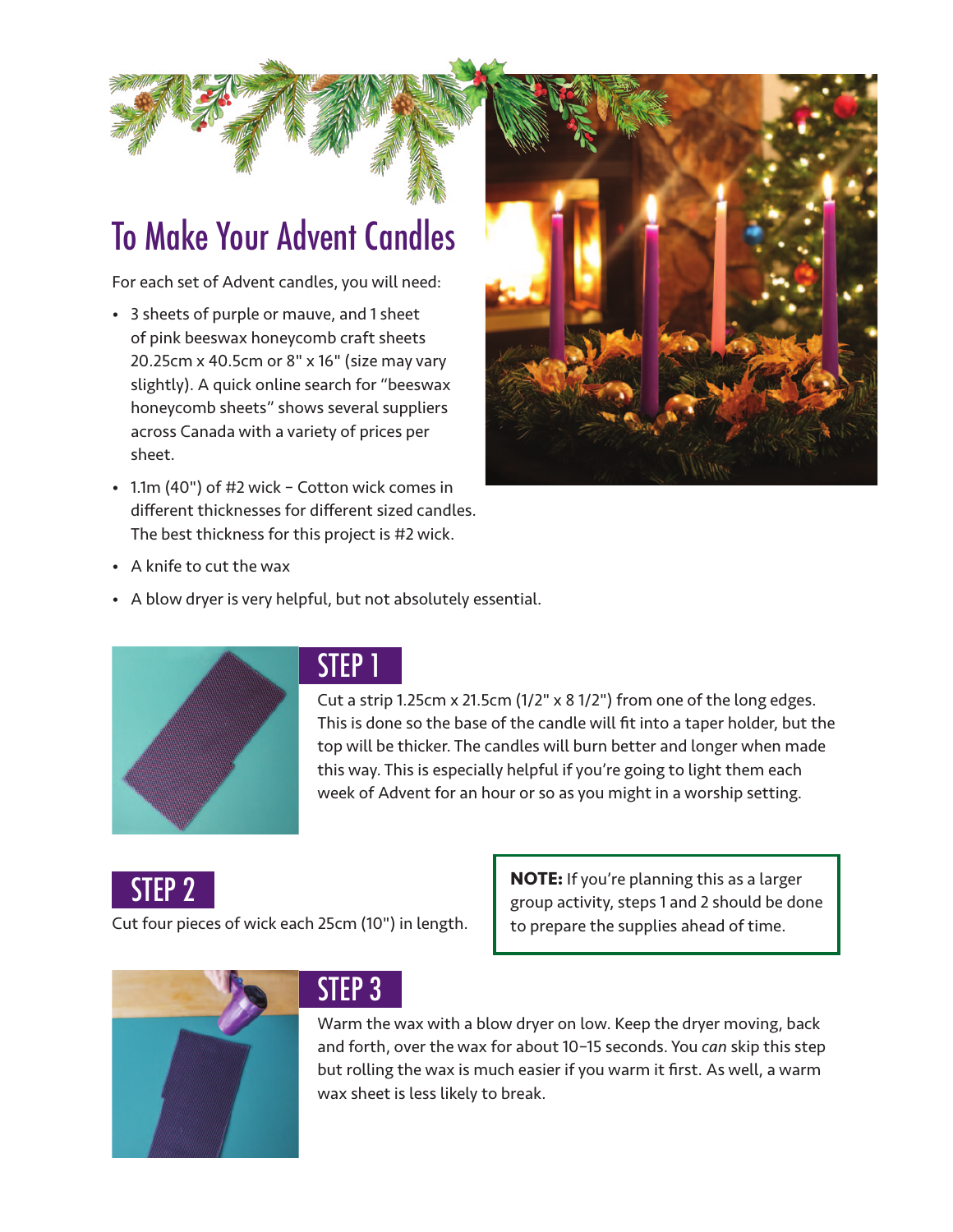### STEP 4

Place one piece of wick at the end of the wax. It's important to extend the wick past the end of the wax in order to eventually light your candle.



#### STEP 5

Carefully fold the wax around the wick by starting at one end of the wax sheet and moving down the wick at small intervals. Once the wick is encased, slowly start rolling! Continue the technique of rolling a few centimeters of length at a time. NOTE: the first couple rolls are the hardest. Use a little pressure to keep the wax rolling tightly. A more tightly rolled candle burns slower (and better) than a loosely rolled one.



### STEP 6

Keep the top edge (where the wick is sticking out) straight and even as you roll. You may have to unroll and re-try it. That's okay. The wax is very forgiving as long as you go slowly.



#### STEP 7

When you have finished rolling, seal the edge of the wax sheet. Warm the edge by using the blow dryer on low for just a few seconds or by using your fingers and 'sticking' the wax to itself.

If this is a new skill remember, you'll get better the more you do it. Maybe, like Prairie's congregation, making your own Advent candles is something to repeat next year, just because you had so much fun!

*Evangeline Keeley recently retired as Music Director at Prairie Presbyterian Church in Winnipeg. She started making candles (with help from her Mom) when she was in elementary school and still finds it a relaxing pastime.*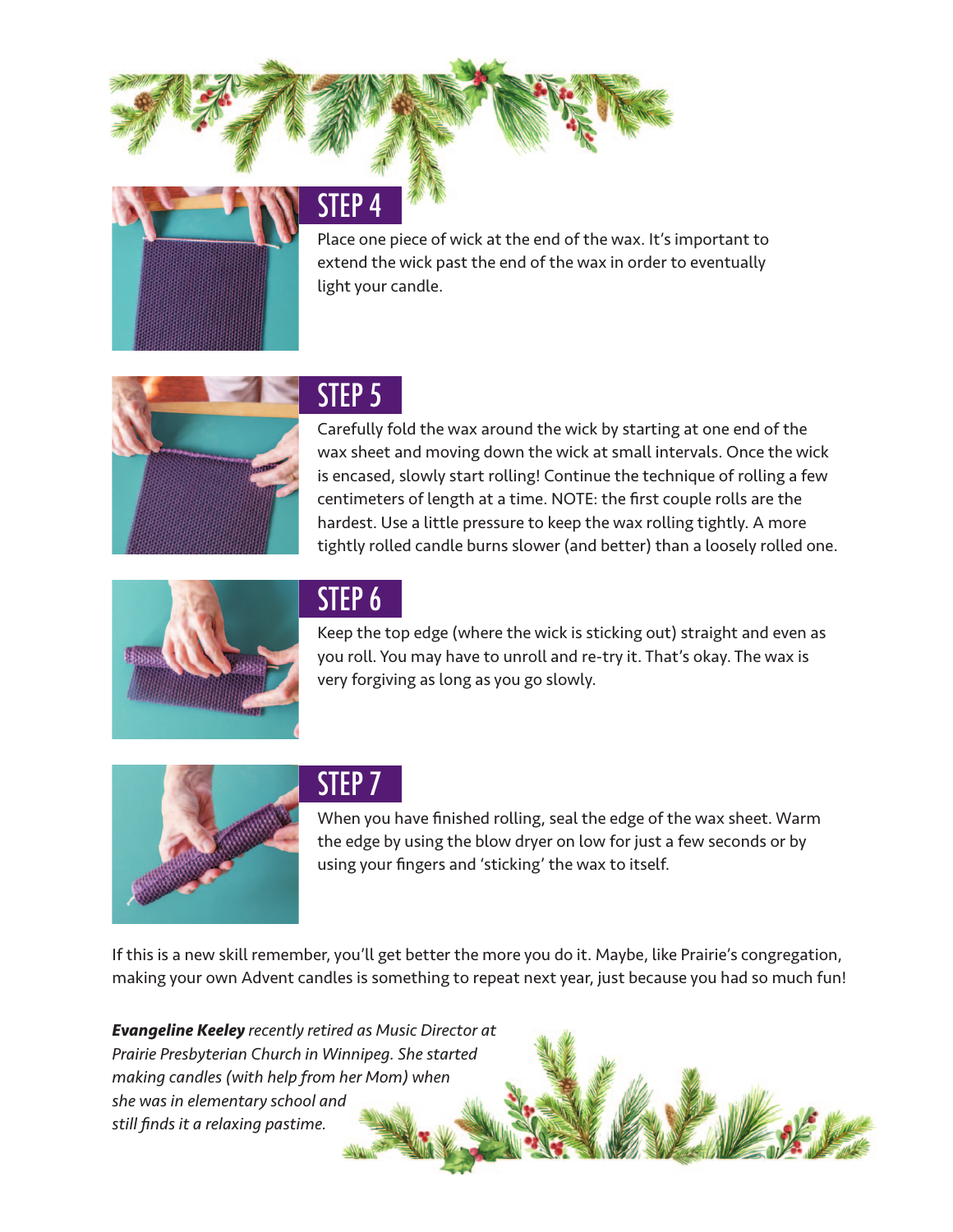# Prayers for Weekly Candle Lighting

**Option #1** (multi-person household)

## Advent 1: Hope

*Light one candle* 

**Person One:** The light shines in the darkness and the darkness has not overcome it.

**Person Two:** We are easily distracted by the darkness that comes with unease and anxiety.

**All:** Source of light, shine in our lives and in your world with your renewing hope.

#### Advent 2: Peace

*Light two candles* 

**Person One:** The light shines in the darkness and the darkness has not overcome it.

**Person Two:** We are easily distracted by the darkness of force and power and we often choose strife and turmoil.

**All:** Source of light, shine in our lives and in your world with your everlasting peace.

## Advent 3: Joy

*Light three candles* 

**Person One:** The light shines in the darkness and the darkness has not overcome it. **Person Two:** We are easily distracted by the darkness of despair or pessimism. **All:** Source of light, shine in our lives and in your world with your life-giving joy.

## Advent 4: Love

#### *Light four candles*

**Person One:** The light shines in the darkness and the darkness has not overcome it. **Person Two:** We are easily distracted by the darkness of isolation and fear. **All:** Source of light, shine in our lives and in your world with your unending love.